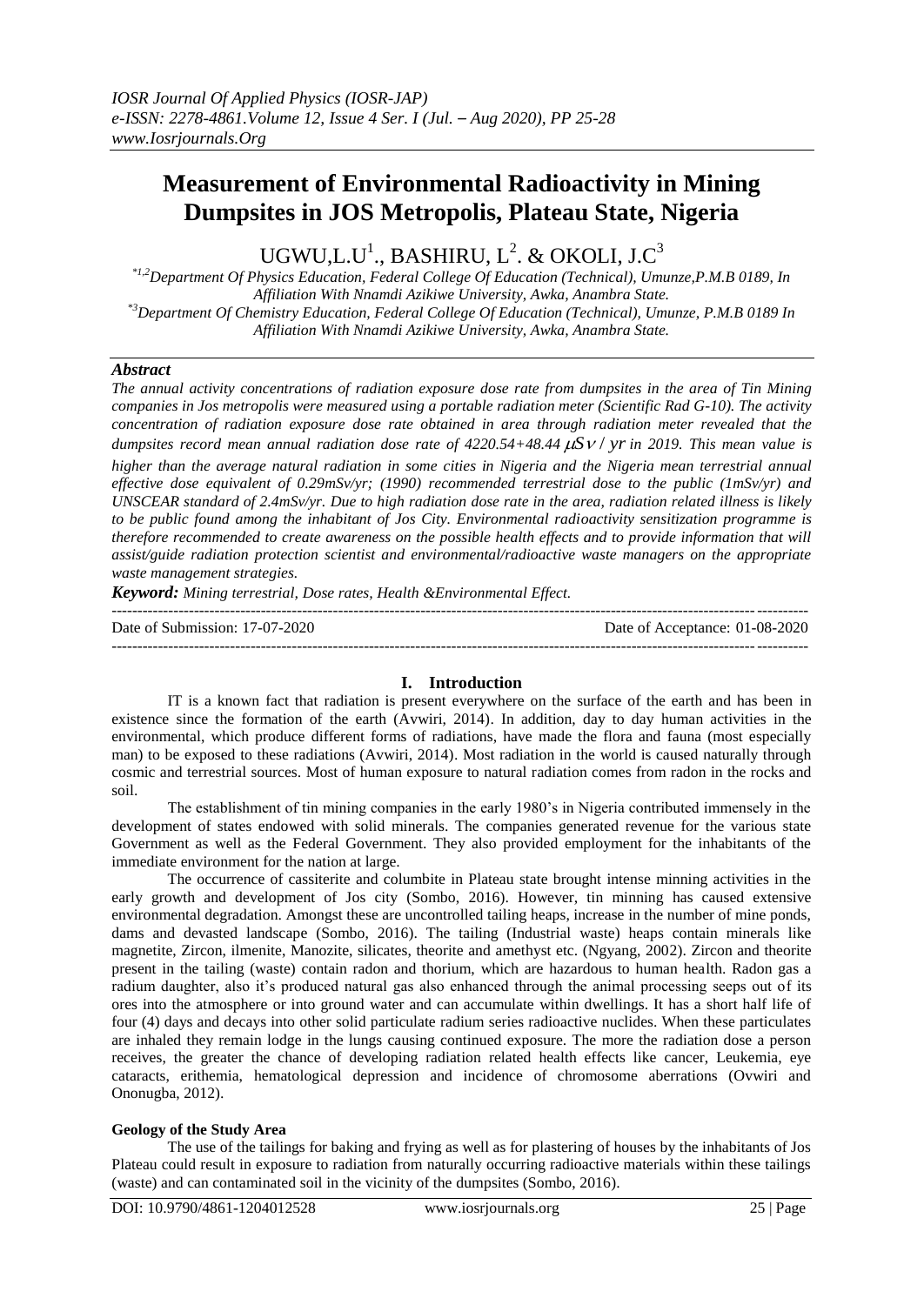This work seeks to assess the annual radiation dose rate enumerating from dumpsites from dumpsites within Jos city in order to profer appropriate control measures aimed at avoiding the outbreaks of radiation related sickness or illments.

### **Study Area**

Jos is a city in the Middle Belt of Nigeria. The city has a population of about 900,000 residents based on the 2006 census. Popularly called "J-Town", it is the administrative capital and largest city of Plateau State. The city is located on the Jos Plateau at about 1,238 metres or 4,062 feet above sea level.During [British](https://en.wikipedia.org/wiki/British_Empire) [colonial](https://en.wikipedia.org/wiki/Colonialism)  [rule,](https://en.wikipedia.org/wiki/Colonialism) Jos was an important centre for [tin mining](https://en.wikipedia.org/wiki/Tin) and is the trading hub of the state as commercial activities are steadily increasing.

## **II. Methodology**

Radiation dose rate from 10 dumpsites in the vicinity of tin minning area of Jos Plateau were measures with the aid of portable radiation meter (Scientific Rad G-10) held at about 1m above sea level. Ten readings were taken per sampling site and the average values for the respective sites were obtained from the repeated readings to account for error.

| Table 1: Annual Dose Equivalent rate from Dumpsite in Jos Metropolis |                                     |                               |  |  |
|----------------------------------------------------------------------|-------------------------------------|-------------------------------|--|--|
| <b>Site Code</b>                                                     | <b>Sites</b>                        | Dose Equivalent $(\mu Sv/yr)$ |  |  |
| A                                                                    | A.M Dumpsite Ltd. Dadi Kowa         | 6571.87 ± 13.7                |  |  |
| B                                                                    | Guman Minning Co. Ltd. Utan Rd. Jos | 8813.40±552                   |  |  |
| C                                                                    | D.Gyang Co. Ltd. Utan Rd. Jos       | $2509.61 \pm 43.5$            |  |  |
| D                                                                    | Colmin Mining Co. Ltd. Jos          | 2836.85±90.1                  |  |  |
| E                                                                    | D.K Ejin Koren Nig. Ltd. Jos        | 5133.53±47.9                  |  |  |
| $\mathbf{F}$                                                         | Climi Mines Ltd. Jos                | $1192.34 \pm 37.8$            |  |  |
| G                                                                    | Eze walu Nig. Ltd. Bukuru           | 3491.30+43.9                  |  |  |
| H                                                                    | Dambo Mines Ltd. Gindi Akwati       | $811.80 \pm 11.6$             |  |  |
|                                                                      | Geo Mineral & Resources Ltd. Bukuru | 3489.02±72.7                  |  |  |
|                                                                      | Don Chyke Miner Ltd. Bukuru         | 7354.82+68.0                  |  |  |

**III. Results and Discussion**



**Fig. 1.: Graph of Annual Equivalent Dose Rate Vs Dumping sites**

**Table 2: Natural Radiation in some Nigerian cities**

| City      | Dose equivalent $(\mu Sv/yr)$ |  |
|-----------|-------------------------------|--|
| Lagos     | $943.2 + 35.9$                |  |
| Ijebu-Ode | $1279.0 \pm 14.0$             |  |
| Ibadan    | $1146.9 + 20.1$               |  |
| Akwa      | $946.0 + 42.7$                |  |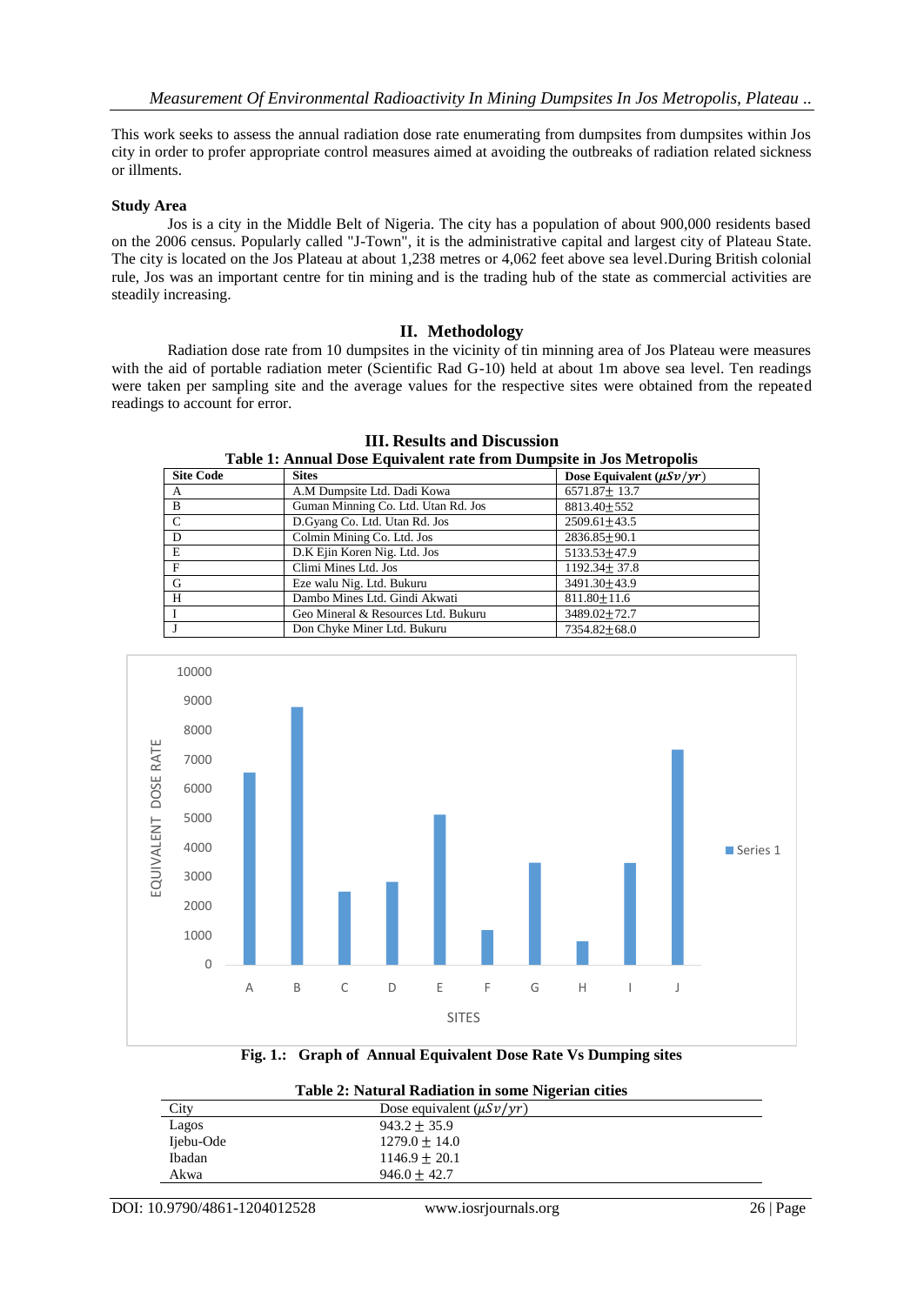*Measurement Of Environmental Radioactivity In Mining Dumpsites In Jos Metropolis, Plateau ..*

| Benin City    | $1249.8 \pm 78.8$  |  |
|---------------|--------------------|--|
| Owerri        | $1009.8 \pm 28.1$  |  |
| Port Harcourt | $1073.6 \pm 39.1$  |  |
| Enugu         | $1026.6 \pm 148.6$ |  |

(Agba & Sadiq, 2014.)

#### **IV. Result And Discussion**

The mean annual exposure dose rates at the various dumpsites in the vicinity of mining companies in Plateau State are reported in table 1 and in fig. 1 reveal high annual radiation exposure of  $8813.40 \pm 55.3$ , 7354.82 $\pm$ 68.0, 5133.53 $\pm$  47.9, 3491.30 $\pm$  43.9 and 3489.02 $\pm$  72.7  $\mu$ Sv/yr for dumpsites within the vicinity of Guman Mining Company, minor metals and minerals Ltd, Don Chyke Miner Ltd., D.K Ejin Koren Nig. Ltd. Jos, Eze Walu Nig. Ltd. Bukuru and Geo Mineral & Resources Ltd. Bukuru respectively the presence of traces of Uranium, Pottassium and Thorium ( $^{235}$ U,  $^{238}$ U,  $^{40}$ K and  $^{232}$ Th) which are usually present in the upper granite crust of Jos Plateau may also contributed significantly in addition to the size and concentration of radionuclides in the tailing (dumpsites). The lowest annual dose rates of  $811.80 \pm 11.6$  and  $1192.34 \pm 37.8$   $\mu\text{Sv}/\text{yr}$  from the vicinity of Dambo mines Ltd and Climi mines Ltd Jos respectively.

The mean annual dose rates from the dumpsites were compared with the natural radiation level of eight cities in southern Nigeria reported by Ramli *et al.,* (2014) (table 2). It was found that the are annual dose rates from the dumpsites were higher than the natural radiation dose equivalent of the eight cities; the UNSCEAR recommended limit of  $2400\mu Sv/yr$ ; the Nigeria average annual dose rate of  $24.6 \mu Sv/yr$ ,  $24.5 \mu Sv/yr$  and 98.0  $\mu$ Sv/yr reported. Obed *et al.*, (2005). Odunaike *et al.*, (2008); and the ICRP (1990) limit of 100  $\mu$ Sv/yr. The Uranium, potassium and thorium series are emitters of gamma and beta radiations (Glowaik, 1980). Some radiations present little external hazard, since it is unable to penetrate the dead skin layers. However, if ingested can cause internal ionization. This can lead to cell damage, cell death or development of cancer (Jozannov-Stankov, 2003), Russel & Bradley, 2007; UNSCEAR, 1993 and AAMP, 1992). Radiation exposure from very high background radiation areas (VHBRA) is predominantly from Radon gas. Buildings from areas with high radiation dose rate should be well ventilated to reduce the risk of radiation related diseases.

The estimation of exposures to ionizing radiation is an important goal of regulatory authorities and radiation pollute scientists. The data generates in environmental radioactivity assessments/monitoring provide base line values of exposure to radiation in an environment where mining activities are carried out and may be useful for authorities in the implementation of radiation protection standards for the general population in the country (Agba and Sadiq, 2011; Ibrahim *et al.,* 2013).

#### **V. Conclusion**

The study determined the annual dose rate from main waste dumpsites in the neighborhood of mining companies in Jos-Plateau State. The annual dose rate ranges from  $811.80 \pm 11.6$   $\mu$ Sv/yr to  $8813.40 \pm 55.2$   $\mu$ Sv/ yr. The average annual dose rate from the dumpsites is above the ICRP, (1990) of 100  $\mu S \nu / \gamma r$ , UNSCEAR safety limits of 2400  $\mu S \nu / \gamma r$  and Nigeria average annual dose rate 98.0  $\mu S \nu / \gamma r$  reported by Obed *et al.*, (2005) and Odunaike *et al.,* (2005). The average equivalent dose rates for all the dumpsites have been measured using radiation meter (Rad G-10). Based on these findings, the potential risk posed by wastes in most of the studied dumpsites to the environment (human, plants and animals) is higher except for few locations where the risk due to radiation is significant and may be increasing with time. Therefore, it is recommended that as a matter of urgently the inhabitants and workers (miners) should avoid using the tailings for building and household projects so as to avoid the risk associated of radiation exposure

#### **Acknowledgement**

The authors of this article are grateful to the Managements of the Ministry of Environment Jos Plateau State for providing the Radiation meter used in this work. We sincerely appreciate Sanusi Abubakar Musa for his support to us during research.

#### **References**

- [1]. AAPM (1992). Report of the Biological Effect Committee of the American Association of Physicist in Medicine and Biology Published by American Institute of Physics. New York, USA (3<sup>rd</sup> Edition).
- [2]. Ademola, J. A. (2008). Exposure to high background radiation level in the tin mining area of Jos Plateau. *J. Radial Prot.* 28:93-99.

[6]. Ibrahim, U; Akpa T.C, and Daniel, I.H (2013). Assessment of Radioactivity Concentration in Soil of some Mining Areas in central

<sup>[3].</sup> Ajayi, T.R, Torto, N., Tohokossa, P., and Akinlua, A. (2009). Natural Radioactivity and Trace metals in crude oil; Implications for Health Environment Geochem Health, 31, 81-69.

<sup>[4].</sup> Avwiri, G.O., Olatubosun, S.A. (2014). Assessment of Environmental Radioactivity In Selected Dumpsites In Port Harcourt, Rivers State, Nigeria.

<sup>[5].</sup> Glowoik, B. J. and Pa Onya, J. M. (1980). Radiation dosed & to atmospheric release from coal fired power plants. Health phys Vol. 16. 23-28.